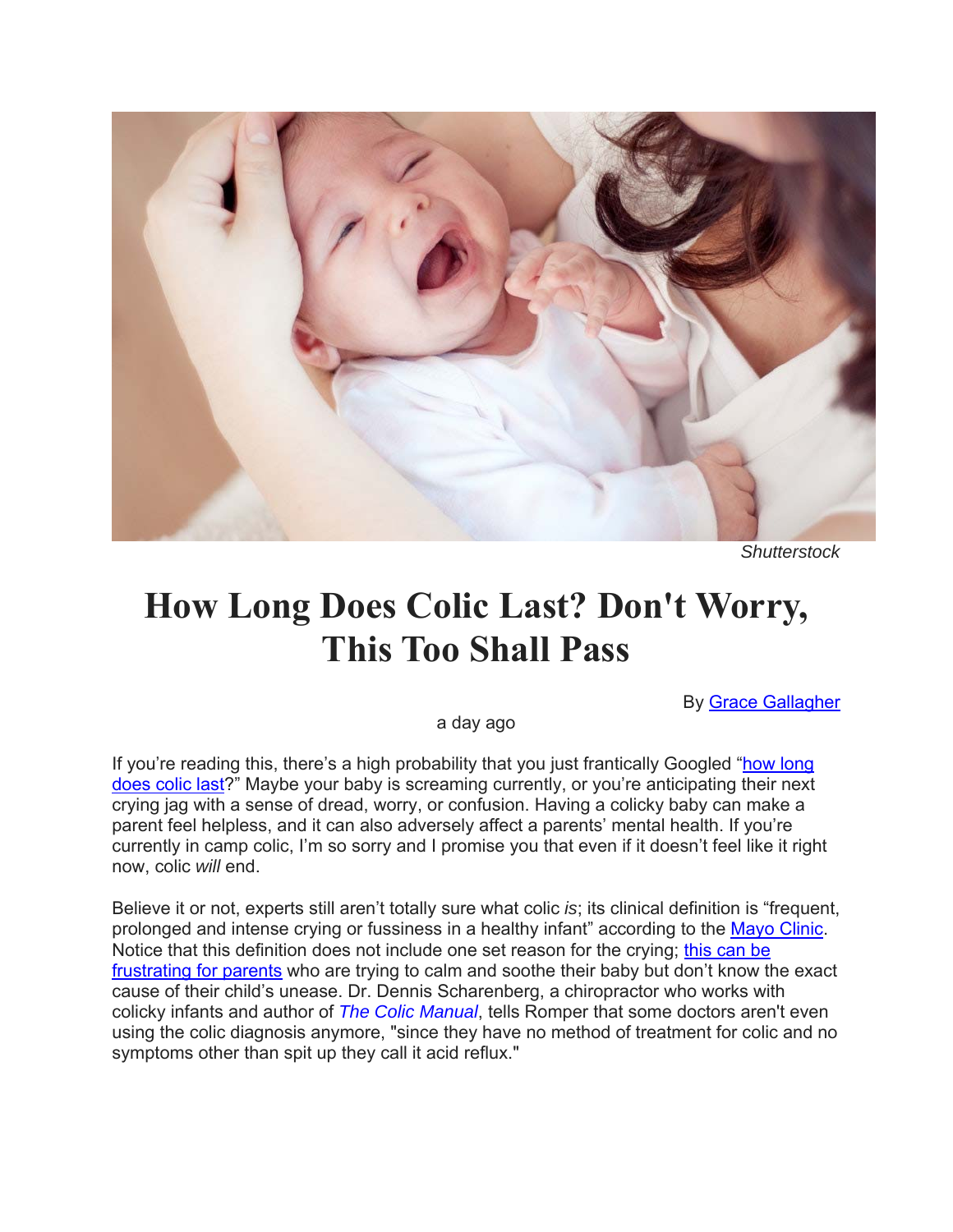Katherine Williamson, MD, FAAP tells Romper that "Each [crying] episode can last 15 to 60 minutes, but sometimes the fussiness can be a couple of hours. This will occur in the evening, usually between the hours of 6 p.m. to midnight, and occurs almost like clockwork every night. It is the baby's 'witching' hour." She explains that colic is a "diagnosis of exclusion" meaning that other ailments including "milk protein allergy or other forms of poor digestion, reflux, excess gas, and hunger" need to be ruled out before colic is diagnosed.

"I recommend that if your baby is persistently fussy that you should see your pediatrician to rule out other causes of fussiness that unlike colic may not as easily go away with love and time," she says.

Scharenberg tells Romper that symptoms of colic can be more than evening fussiness and may include grunting or trouble sleeping. His website offers a 34-item list of colic symptoms including an infant's refusal to sleep on their back, scratching the face or pulling hair, wincing, crying with their eyes closed, and not wanting to take a pacifier.



## **Shutterstock**

*Parents* explained that many pediatricians operate on the "rule of threes" to diagnose colic; this means "crying bouts that start when a baby is about three weeks old (usually late in the day, although they can occur anytime), lasting for more than three hours a day, on more than three days a week, for more than three weeks in a row. It typically peaks at six to eight weeks and subsides by three to four months." Similarly, Williams tells Romper that colic usually begins between 6 and 12 weeks of age, and can last up until four months.